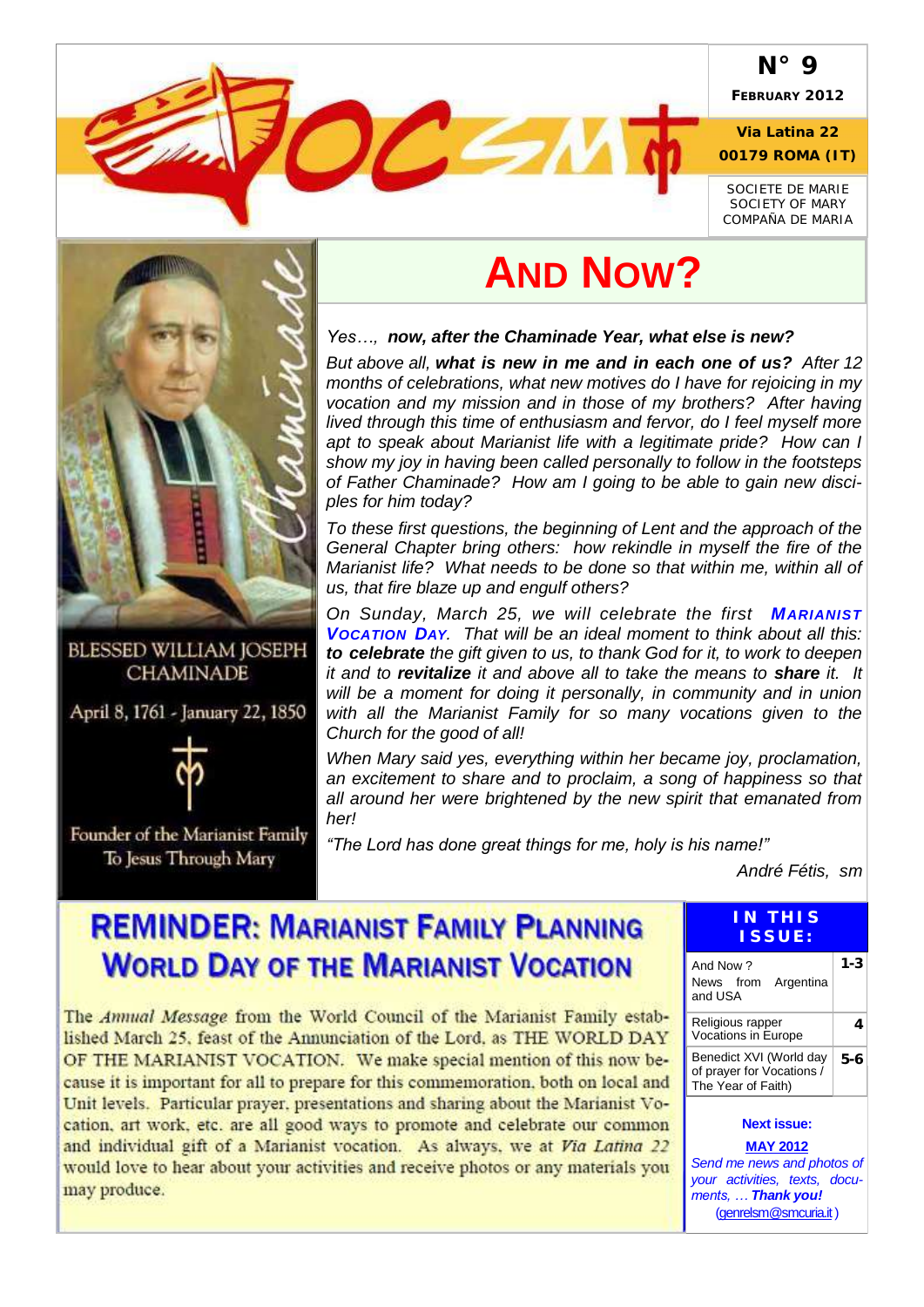# Summer activities in ARGENTINA

**WALKING THE PATAGONIAN PLATEAU**

In Argentina we finished the Chaminade Year with a summer of intense activities in Youth and Vocational Ministry, in which we sought to accompany the growth of our young people through mission and service.

During the month of January, some 60 Marianist youth members of the **Missionary Groups** traveled to various

parts of the country doing community work and sharing the good news of the faith. In urban areas of the Province of Buenos Aires, and above all to rural areas of our parish in Patagonia – which covers a wide expanse of arid plateau – the young people returned again, living an experience that was enriching and transforming, not only for them, but also for the people whom they visited.

Besides those, a group of 20 young persons, the majority from our schools, carried out their first missionary experience, also in our parish, which we call the "**School of Mission**." Living in community for ten days, combining times of formation and spirituality with excursions into the barrio and missionary activities, these young people dedicated part of their vacation to discovering what that "summer mission" was all about, and above all to discovering the value of life in community, of communitarian commitment and of shared faith.

And already in February, another group of 20 young persons – this time students in the last year in our school in Buenos Aires, along with some alumni – participated in "**Project Serve**." Among buckets, shovels, bags of cement and lime, bricks and scaffolding, they did construction work for ten days in the community room of a chapel situated in a barrio of the city of Nuevo de Julio. These "little builders," living through ten days of austerity, fraternity, and manual work in solidarity, also brought their grain of sand to make present the Kingdom of God, besides discovering some great values for their own life projects. *Federico Nantes, sm*





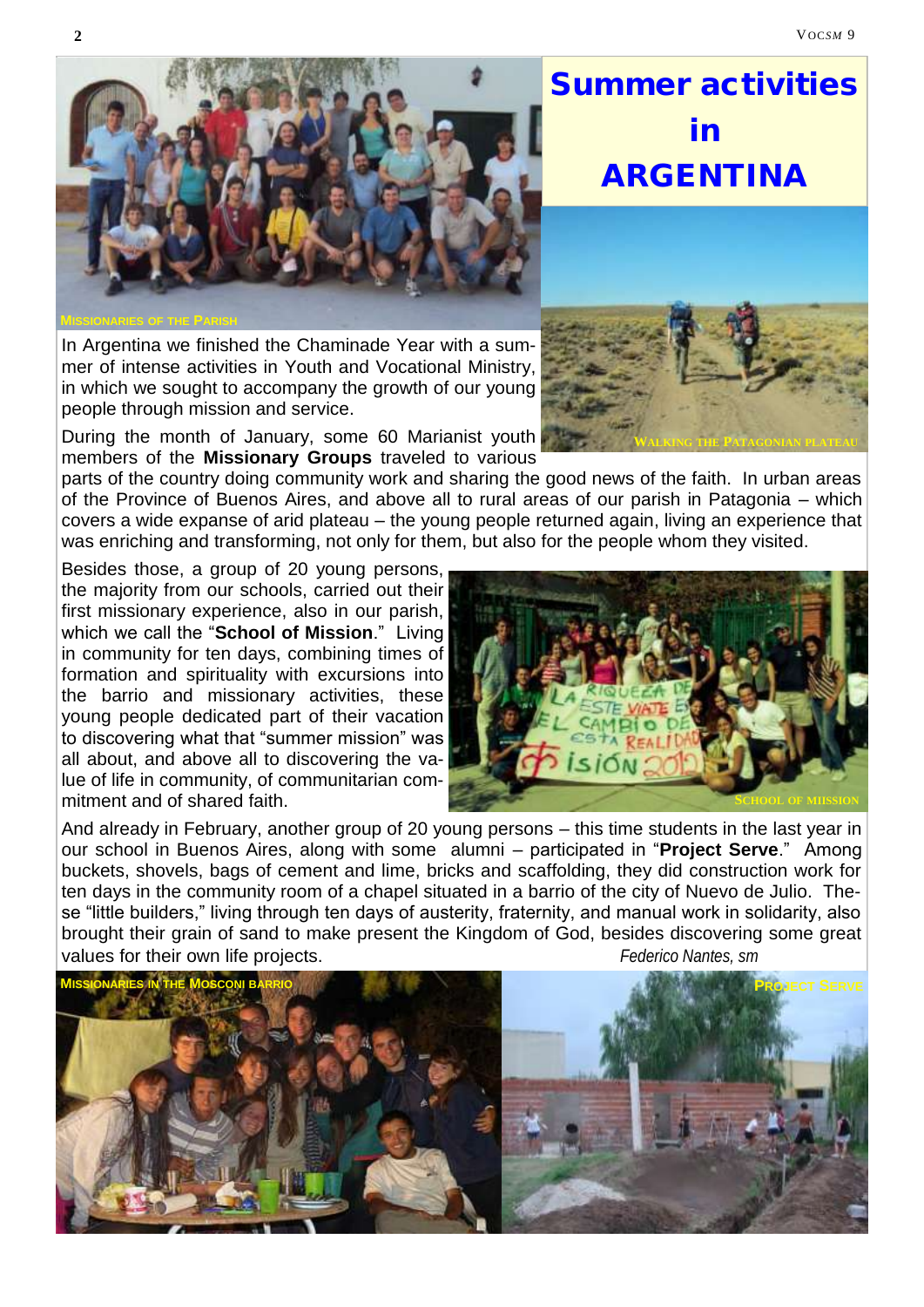VOC*SM* 9 **3**



#### **USA: Vocation promotion materials**

**TWO NEW POSTERS**: *Could this be you?*, featuring our one first-year and six second-year novices; and *Wear the Ring: It's our habit;* a DVD of the new video "A Day in the Life of a Marianist Novice"; and brochures promoting Marianist life. (*Vocation News* – October 2011**)**

**A NEW WEBSITE/video:** Please check out our new vocation website, [\(http://www.marianist.com/vocations\)](http://www.marianist.com/vocations) part of the newly integrated and updated Province website. On the vocation site, you'll find our new vocation video, *A Day in the Life of a Marianist Novice.* It's worth a



look! [\(http://wn.com/A Day in the Life of a Marianist Novice\)](http://wn.com/A_Day_in_the_Life_of_a_Marianist_Novice)



**Schooling of the Heart**

The magazine *ALIVE* is published by the Province of the United States for wide distribution among their collaborators and friends. In the last issue of

2011 (Vol. 8, no. 3), a major article is consecrated to the novitiate: "Schooling of the Heart." In the editorial of that issue, Father Martin Solma, the Provincial , writes:

*In this issue of ALIVE, you will learn more about these Marianist novices and their experience of discerning a call to religious life in an article called "Schooling of the Heart." I hope you will pray for them and all those who desire to give their lives to Jesus in service to others.*

The article describes the path of a novice and gives the witness of the experience of the seven current novices in connection with the video: two documents worth becoming acquainted with. And the article concludes:

*The answer they all are wrestling to discover: Why become a Marianist?*

*Father Chris mulls the question over, looking for the right words. "Why?" he repeats the question. "At the risk of sounding flip, because it's a good life. It's a good fit. It makes sense and there's something about me that comes alive at the prospect of this life. Perhaps it's a path to happiness. It has been that for me, a life of fullness and joy. That's what we are inviting novices to discover. Is this that path for them?"* 

([http://www.marianist.com/alive\)](http://www.marianist.com/alive)



exter writy living and the depths of prayer

BY JAN D. DIXON

will make yo<br>dues of man

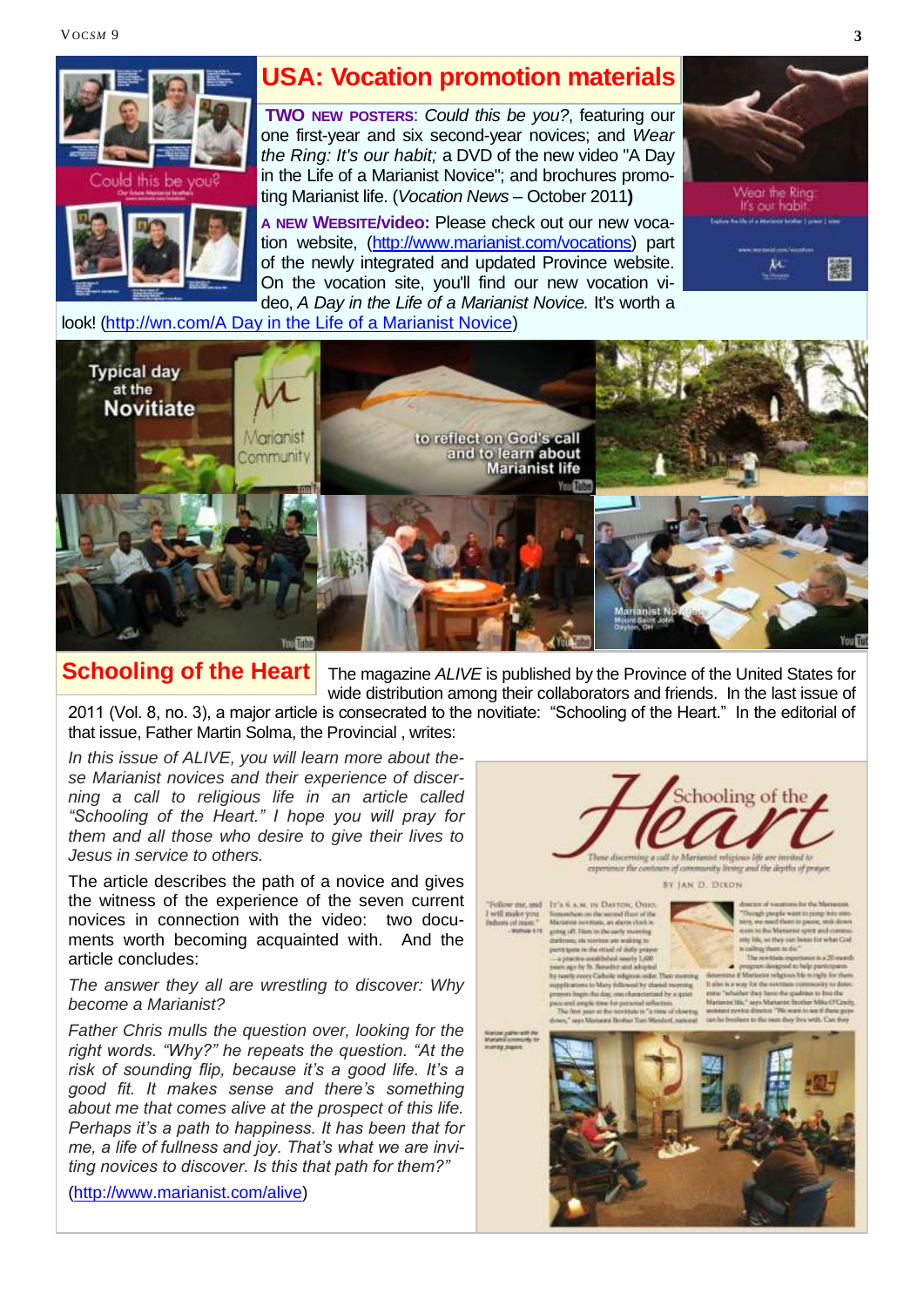#### **RELIGIOUS AND RAPPER: EVANGELIZING AND GIVING LIFE THROUGH RAP!**

Last February 1, the Roman agency *Romereports* put on line an interview they had done with our Brother Dani Pajuelo, to ask him about his evangelizing activity with rap. Here is an extract from the text. You can also watch the complete video with the musical score: Spanish:<http://bit.ly/w9CekE> ; English: <http://bit.ly/zTDdKC>



**February 1, 2012. (Romereports.com)** Born 33 years ago in Valencia, Spain, Daniel Pajuelo is a computer engineer, a member of the Marian Society, and a rapper.

———————————————————————

He works as a teacher and his dedication to young people encouraged him to get a microphone and



start rhyming. In his concerts he found a warm welcome from the audience but also some surprise.

**Daniel Pajuelo - Religious Rapper:** *"It's easy for young people to learn by memory. They find it easy to learn phrases that have a message behind it. Nowadays, they don't learn the Creed, but they can learn a rap song that length wise, is basically the Creed six times over."*

Known as SMDANI, in 2009, he released his first album

'Giving life 3^N' which can be downloaded on his website. He says he's not looking for fame, but only hopes to continue helping people through his lyrics.

**Daniel Pajuelo - Religious Rapper:** *"I hope there is a restlessness in my heart to explore this concern because you can't only do rap. You need something to talk about and that something, in one way or another is always Jesus."*

For this religious rapper, the New Evangelization means to speak about God in new and different wayand that includes rapping to the beat of music.

#### **UNITE OUR FORCES AND SHARE OUR IDEAS: MEETING OF THE VOCATION DIRECTORS OF EUROPE**

A first and fruitful meeting took place in Antony (France) from November 30 to December 3, 2011.

It brought together Father Salvatore Santacroce (Italy), and Brothers Rogelio Núñez (Spain), Jean-Paul Federneder (Switzerland) and Charles-Henri Moulin (France, coordinator). Helmut Brandstetter (Austria-Germany) was unfortunately unable to join us.

The welcome by the Antony community and the daily schedule allowed us to work together in a very enjoyable and fruitful manner. But what did we decide upon? Our proposals will be sent first to the European Marianist Conference and then…. We'll tell you more about them.

So, … to be continued!



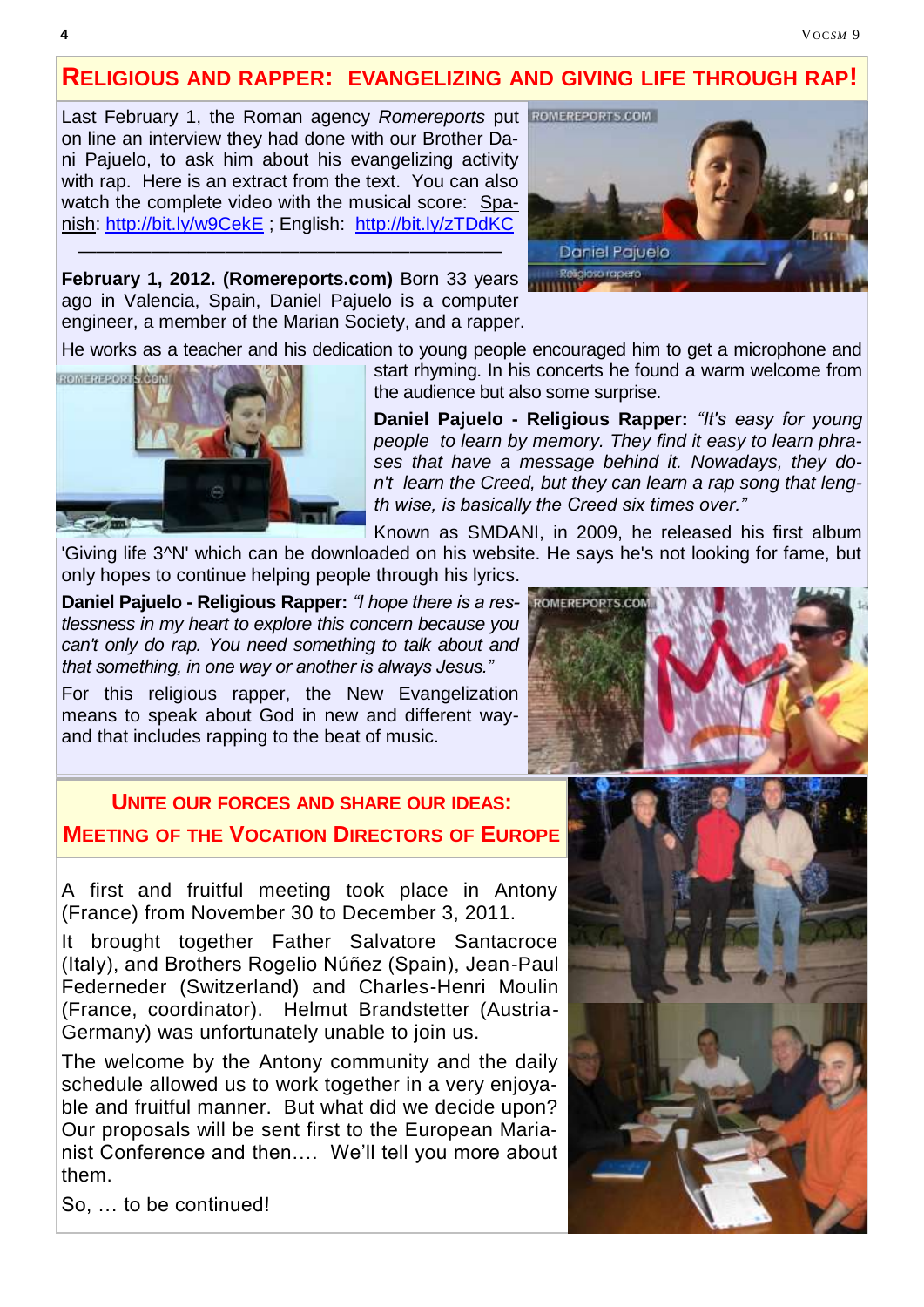#### *Extracts of the MESSAGE OF POPE BENEDICT XVI* **FOR THE 49th WORLD DAY OF PRAYER FOR VOCATIONS (29 april 2012)**

## *VOCATIONS, THE GIFT OF THE LOVE OF GOD*

#### *Dear Brothers and Sisters,*

(…) The profound truth of our existence is thus contained in this surprising mystery: **every creature,** and in particular **every human person, is the fruit of God's thought and an act of his love**, a love that is boundless, faithful and everlasting (cf. *Jer* 31:3). The discovery of this reality is what truly and profoundly changes our lives. (…)

**Every specific vocation** is in fact born of the initiative of God; *it is a gift of the Love of God***!** He is the One who takes the "first step", and not because he has found something good in us, but because of the presence of his own love "poured out into our hearts through the Holy Spirit" (*Rom* 5:5).

In every age, the source of the divine call is to be found in the initiative of the infinite love of God, who reveals himself fully in Jesus Christ. (…)

The love of God is everlasting; he is faithful to himself, to the "word that he commanded for a thousand generations" (*Ps* 105:8). Yet **the appealing beauty of this divine love**, which precedes and accompanies us, **needs to be proclaimed ever anew, especially to younger generations**. This divine love is the hidden impulse, the motivation which never fails, even in the most difficult circumstances. (…)

We need to open our lives to this love. It is to the perfection of the Father's love (cf. *Mt* 5:48) that Jesus Christ calls us every day! The high standard of **the Christian life consists in loving "as" God loves**; with a love that is shown in the total, faithful and fruitful gift of self. (...) "Think nothing else but that God ordains all, and where there is no love, put love, and there you will draw out love" (Saint John of the Cross, *Letters*, 26).

It is in this soil of self-offering and openness to the love of God, and as the fruit of that love, that all vocations are born and grow. By drawing from this wellspring through prayer, constant recourse to God's word and to the sacraments, especially the Eucharist, it becomes possible to live a life of love for our neighbours, in whom we come to perceive the face of Christ the Lord (cf. *Mt* 25:31-46). (…)

**It is important for the Church to create the conditions that will permit many young people to say** 



**"yes" in generous response to God's loving call.**

The task of fostering vocations will be to provide helpful guidance and direction along the way. Central to this should be love of God's word nourished by a growing familiarity with sacred Scripture, and attentive and unceasing prayer, both personal and in community; this will make it possible to hear God's call amid all the voices of daily life. But above all, **the Eucharist should be the heart of every vocational journey: it is here that the love of God touches us** in Christ's sacrifice, the perfect expression of love, and it is here that we learn ever

anew how to live according to the "high standard" of God's love. Scripture, prayer and the Eucharist are the precious treasure enabling us to grasp the beauty of a life spent fully in service of the Kingdom.

**It is my hope that the local Churches and all the various groups within them, will become places where vocations are carefully discerned** and their authenticity tested, places where young men and women are offered wise and strong spiritual direction. In this way, the Christian community itself becomes a manifestation of the Love of God in which every calling is contained.

*From the Vatican, 18 October 2011*

**BENEDICTUS PP. XVI**

http://www.vatican.va/holy\_father/benedict\_xvi/messages/vocations/documents/hf\_ben-xvi\_mes\_20111018\_xlix-vocations\_en.html